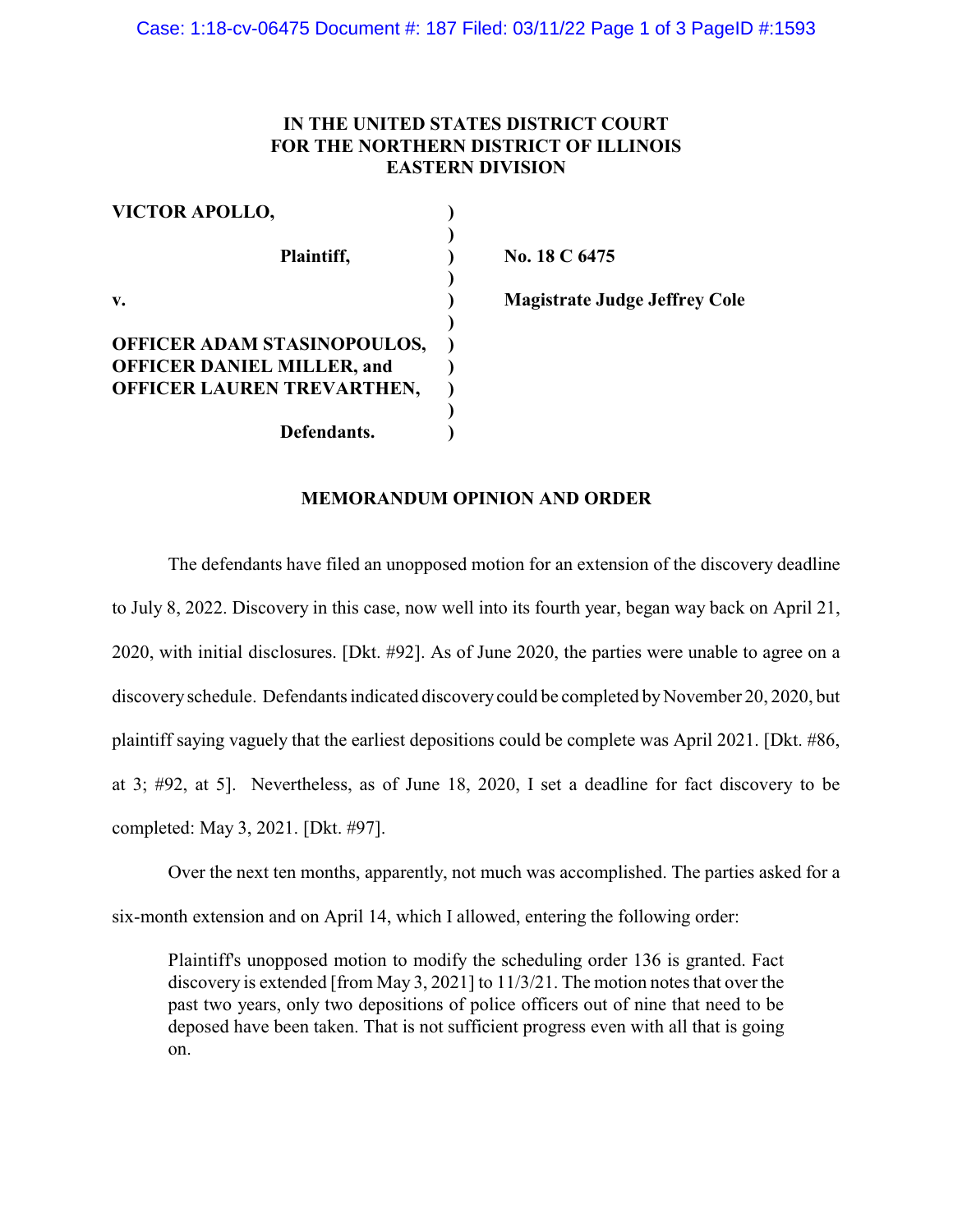## Case: 1:18-cv-06475 Document #: 187 Filed: 03/11/22 Page 2 of 3 PageID #:1594

[Dkt. #137]. Given the lack of progress being made, on July 8, 2021, I reminded the parties that discoverywould close on November 3, 2021, and that Local Rule 16.1 required that "discoverymust be completed before the discovery closing date. Discovery requested before the discovery closing date, but not scheduled for completion before the discovery closing date, does not comply with this order." [Dkt. #156]. I reminded the parties again on July 29, 2021. [Dkt. #160].

Remarkably three months later, on October 20, 2021, plaintiff's counsel reported, "there is much to be done." [Dkt. #163]. The parties asked for another extension and, again, I allowed it, extending the deadline for the completion of *all*fact discovery*including* depositions byanother three months to February 3, 2022. I added: "THIS IS THE FINAL EXTENSION." [Dkt. # 166].

Just two months later in December there was yet another request for an extension. This one was for another three months, which I granted, extending the fact discovery deadline to May 13, 2022. The rationale the parties gave for this particular extension was the fact that " defendants' counsel was excused and replaced by new counsel." [Dkt. #177]. But, a few weeks later, on March 9, 2022, it was time for yet another motion to extend the discovery deadline.

The instant motion asks for two-month extension, to July 8, 2022. It's not entirely clear as to the reasons for another extension in this case. It lists seven depositions that have been taken in the month of February. [Dkt. #185, at 2-3]. It notes that the parties are at odds over another deposition – an additional 30(b)(6) deposition desired by plaintiff – should be allowed. Counsel for defendants than says that when she reviewed the file from her predecessor, she "grossly underestimated the extensive written discovery and ensuing motion practice, some of which remains unresolved, given the nature of Plaintiff's complaint and her prior experience in civil rights/police misconduct litigation." She points to the parties' quarrel over the additional 30(b)(6) deposition, but nothing